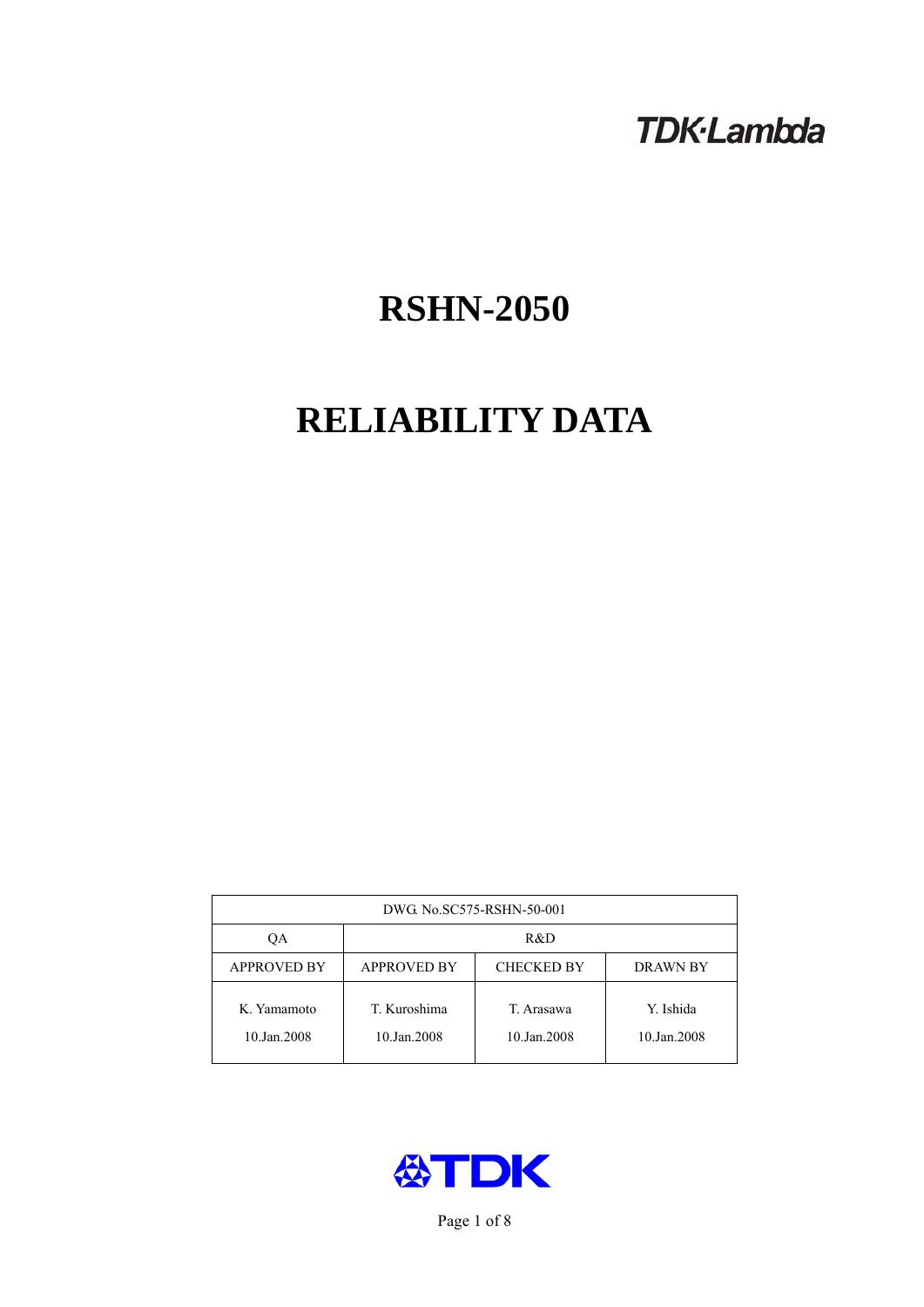#### **RSHN-2050**

# **I N D E X**

|                                     | Page   |
|-------------------------------------|--------|
| 1. Calculated Values of MTBF        | Page-3 |
| 2. Vibration Test                   | Page-4 |
| 3. Heat Cycle Test                  | Page-5 |
| 4. Humidity Test                    | Page-6 |
| 5. High Temperature Resistance Test | Page-7 |
| 6. Low Temperature Storage Test     | Page-8 |

The following data are typical values. As all units have nearly the same characteristics, the data to be considered as ability values.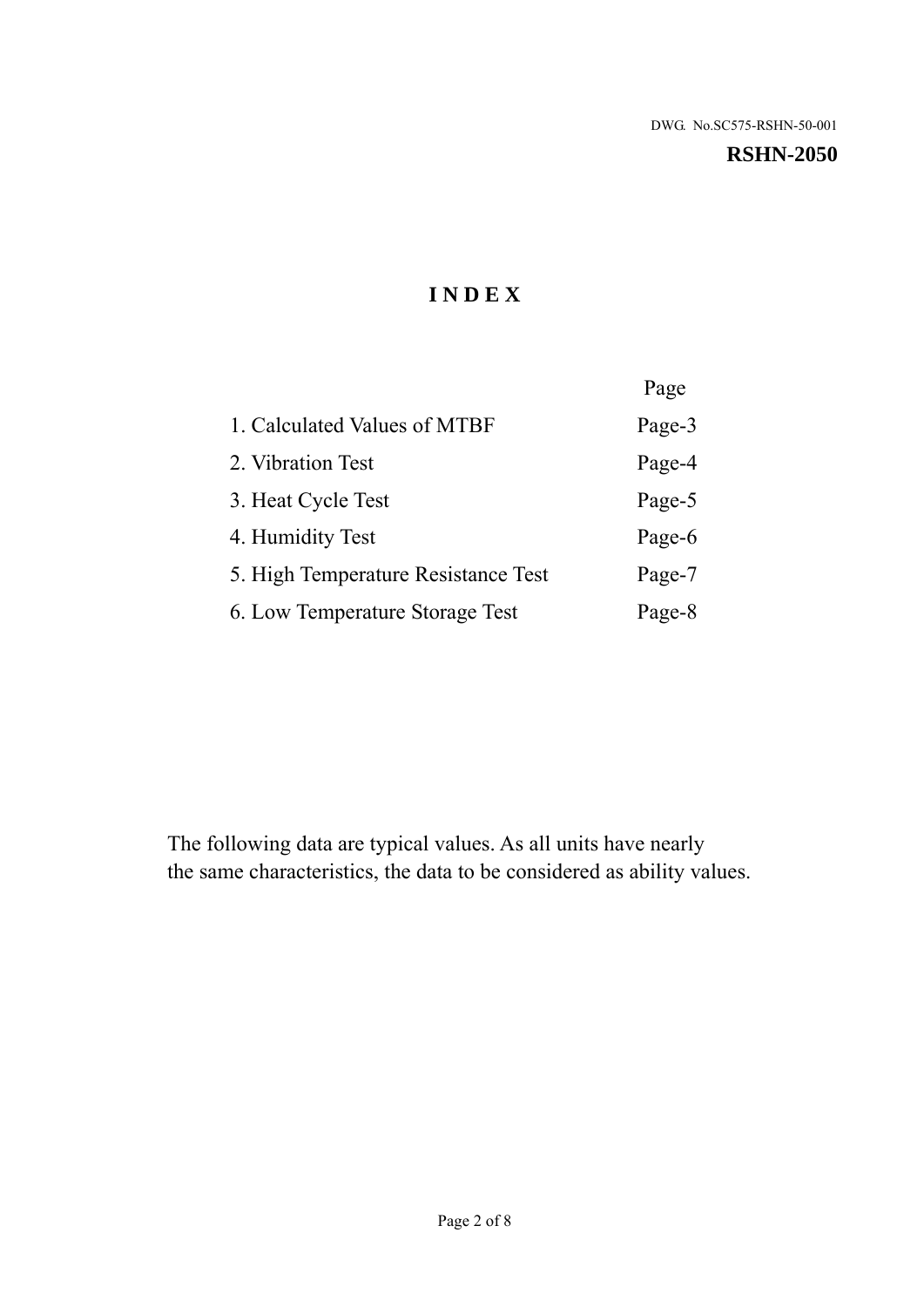#### **RSHN-2050**

1. Calculated values of MTBF

MODEL : RSHN-2050

(1) Calculating Method

 Calculated based on parts stress reliability projection of MIL-HDBK-217F NOTICE2.

Individual failure rates  $\lambda$  G is given to each part and MTBF is calculated by the count of each part.

$$
MTBF = \frac{1}{\lambda_{\text{equip}}} = \frac{1}{\sum_{i=1}^{n} N_i (\lambda_G \pi_Q)_i} \times 10^6 \text{ (hours)}
$$

| $\lambda$ equip | : Total equipment failure rate (Failure $/ 10^6$ Hours)                   |
|-----------------|---------------------------------------------------------------------------|
| $\lambda$ G     | : Generic failure rate for the $\hbar$ generic part                       |
|                 | (Failure/ $10^6$ Hours)                                                   |
| Ni              | : Quantity of <i>i</i> th generic part                                    |
| N               | : Number of different generic part categories                             |
| $\pi$ Q         | : Generic quality factor for the <i>i</i> th generic part ( $\pi Q = 1$ ) |

- (2) MTBF Values
	- GF : Ground, Fixed

 $MTBF = 3,833,768$  (Hours)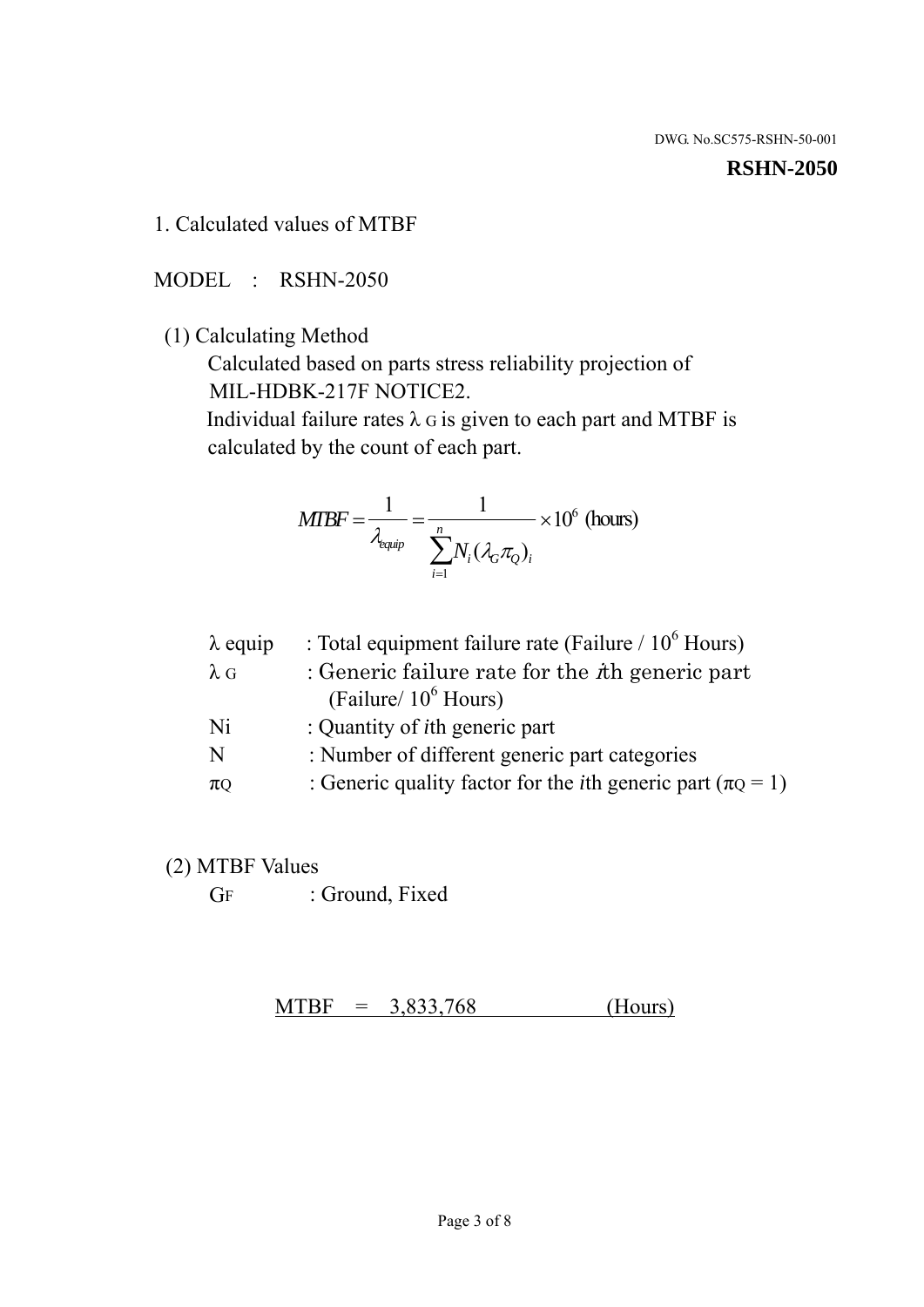#### **RSHN-2050**

2. Vibration Test

# MODEL : RSHN-2050 (Representation Product : RTHN-5150)

- (1) Vibration Test Class Frequency Variable Endurance Test
- (2) Equipment Used Controller VS-1000-6, Vibrator 905-FN ( IMV CORP.)
- (3) The Number of D.U.T. (Device Under Test) 2 units
- (4) Test Condition
	- · Frequency : 10~55Hz
	- · Amplitude : 0.7mm, Sweep for 1 min.
	- · Dimension and times : X, Y and Z directions for 0.5 hours each.

# (5) Test Method

Fix the D.U.T. on the fitting-stage

# (6) Test Results

PASS

#### Typical Sample Data

| Check item                         | Spec.                           |                   | <b>Before Test</b>  | After Test          |
|------------------------------------|---------------------------------|-------------------|---------------------|---------------------|
|                                    | Differential Mode: 25dBmin.     | $0.2$ MHz         | 75.15               | 75.10               |
|                                    |                                 | 30 MHz            | 56.05               | 56.05               |
| Attenuation (dB)                   | Common Mode: 25dBmin.           | $0.1$ MHz         | 32.80               | 32.80               |
|                                    |                                 | 10 MHz            | 38.70               | 38.20               |
| Leakage Current (mA)               | 5mA max.(500V, 60Hz)            | Line1             | 2.68                | 2.67                |
|                                    |                                 | Line <sub>2</sub> | 2.68                | 2.67                |
|                                    |                                 | Line3             | 2.69                | 2.68                |
| DC Resistance $(m\Omega)$          | 6m $\Omega$ max.                |                   | 2.54                | 2.54                |
| <b>Test Voltage</b>                | $L-L: 2192Vdc$ 60s.             |                   | OK                  | OK                  |
|                                    | $L-E$ : 2500Vac 60s.            |                   |                     |                     |
| Isolation Resistance ( $M\Omega$ ) | $100M \Omega$ min. (500Vdc 60s) |                   | $1.0 \times 10^{7}$ | $1.0 \times 10^{7}$ |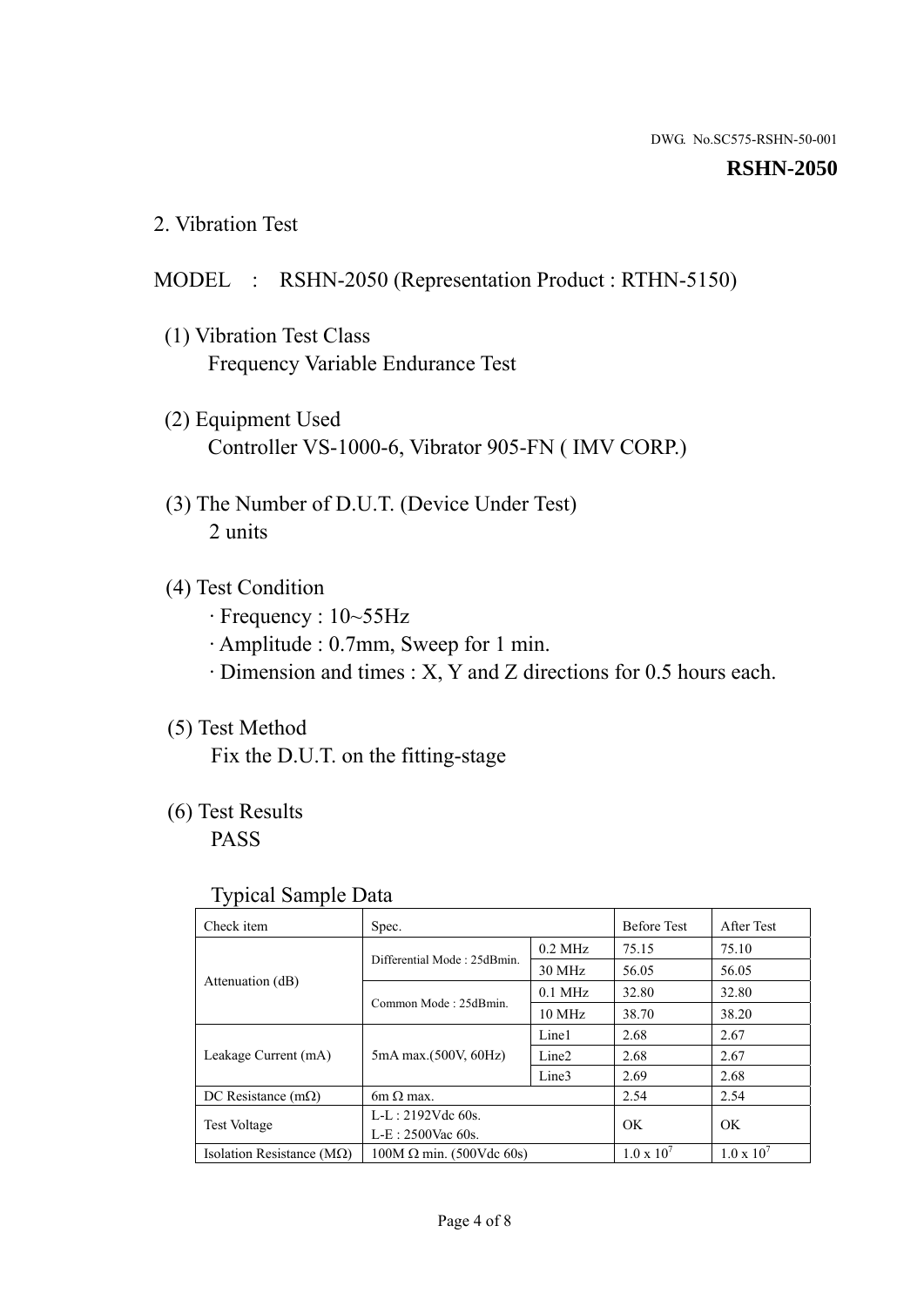1 cycle

30min.

3min.

30min.

3. Heat Cycle Test

# MODEL : RSHN-2050 (Representation Product : RTHN-5150)

- (1) Equipment Used TEMPERATURE CHAMBER TSA-71H-W (ESPEC CORP.)
- (2) The Number of D.U.T. (Device Under Test) 2 units
- (3) Test Conditions
	- · Ambient Temperature : -25~+85°C · Test Cycles : 100cycles
- (4) Test Method

 Before the test check if there is no abnormal characteristics and put the D.U.T. in the testing chamber. Then test it in the above cycles, After the test is completed leave it for 1 hour at room temperature and check it if there is no abnormal each characteristics.

+85°C

 $-25^{\circ}$ C

(5) Test Results

PASS

| <b>Typical Sample Data</b> |  |
|----------------------------|--|
|                            |  |

| Check item                         | Spec.                           |                   | <b>Before Test</b>  | After Test          |
|------------------------------------|---------------------------------|-------------------|---------------------|---------------------|
|                                    |                                 | $0.2$ MHz         | 68.95               | 73.65               |
|                                    | Differential Mode: 25dBmin.     | 30 MHz            | 57.70               | 54.75               |
| Attenuation (dB)                   | Common Mode: 25dBmin.           | $0.1$ MHz         | 33.50               | 31.50               |
|                                    |                                 | $10$ MHz          | 40.25               | 40.40               |
| Leakage Current (mA)               | 5mA max.(500V, 60Hz)            | Line1             | 2.69                | 2.63                |
|                                    |                                 | Line <sub>2</sub> | 2.67                | 2.65                |
|                                    |                                 | Line3             | 2.67                | 2.65                |
| DC Resistance $(m\Omega)$          | 6m $\Omega$ max.                |                   | 2.47                | 2.44                |
| Test Voltage                       | $L-L: 2192Vdc$ 60s.             |                   | OK.                 | OK                  |
|                                    | $L-E: 2500$ Vac 60s.            |                   |                     |                     |
| Isolation Resistance ( $M\Omega$ ) | $100M \Omega$ min. (500Vdc 60s) |                   | $1.0 \times 10^{7}$ | $1.0 \times 10^{7}$ |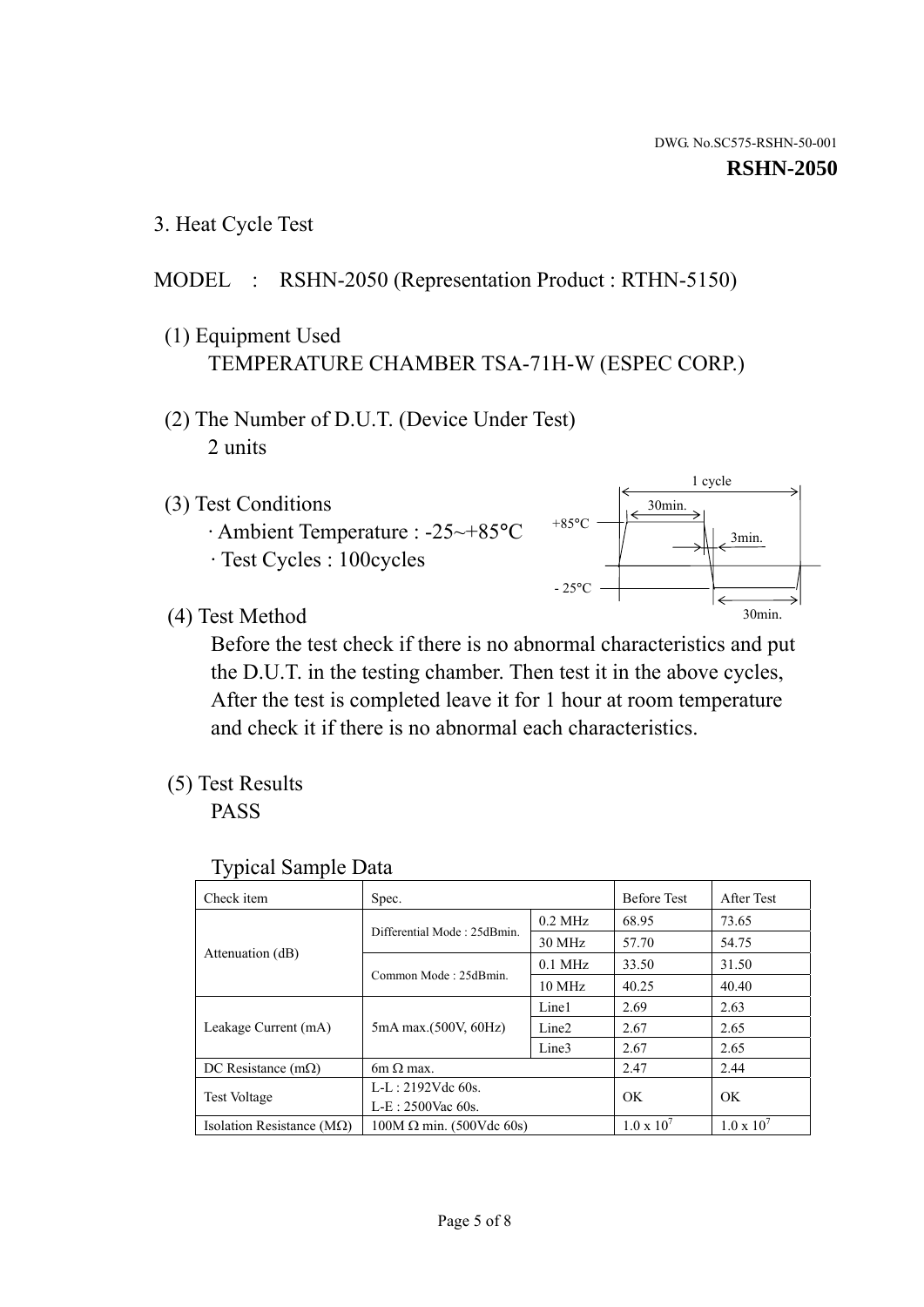4. Humidity Test

# MODEL : RSHN-2050 (Representation Product : RTHN-5150)

- (1) Equipment Used TEMP. & HUMID. CHAMBER PR-4KT (ESPEC CORP.)
- (2) The Number of D.U.T. (Device Under Test) 2 units

### (3) Test Conditions

- · Ambient Temperature : +40°C
- · Test Time : 500 hours
- · Ambient Humidity : 90~95% RH No Dewdrop

# (4) Test Method

 Before the test check if there is no abnormal characteristics and put the D.U.T. in the testing chamber. Then test it in the above conditions. After the test is completed leave it for 1 hour at room temperature and check it if there is no abnormal each characteristics.

## (5) Test Results

PASS

| ັ່<br>Check item                   | Spec.                       |                   | <b>Before Test</b>  | After Test          |
|------------------------------------|-----------------------------|-------------------|---------------------|---------------------|
|                                    | Differential Mode: 25dBmin. | $0.2$ MHz         | 71.45               | 74.75               |
|                                    |                             | 30 MHz            | 54.85               | 49.00               |
| Attenuation (dB)                   | Common Mode: 25dBmin.       | $0.1$ MHz         | 33.40               | 33.50               |
|                                    |                             | $10 \text{ MHz}$  | 39.15               | 39.90               |
|                                    | 5mA max.(500V, 60Hz)        | Line1             | 2.71                | 2.66                |
| Leakage Current (mA)               |                             | Line <sub>2</sub> | 2.70                | 2.66                |
|                                    |                             | Line3             | 2.69                | 2.66                |
| DC Resistance $(m\Omega)$          | $6m \Omega$ max.            |                   | 2.51                | 2.44                |
| Test Voltage                       | $L-L: 2192Vdc$ 60s.         |                   | OK                  | OK.                 |
|                                    | $L-E: 2500$ Vac 60s.        |                   |                     |                     |
| Isolation Resistance ( $M\Omega$ ) | $100M$ Ω min. (500Vdc 60s)  |                   | $1.0 \times 10^{7}$ | $1.0 \times 10^{7}$ |

#### Typical Sample Data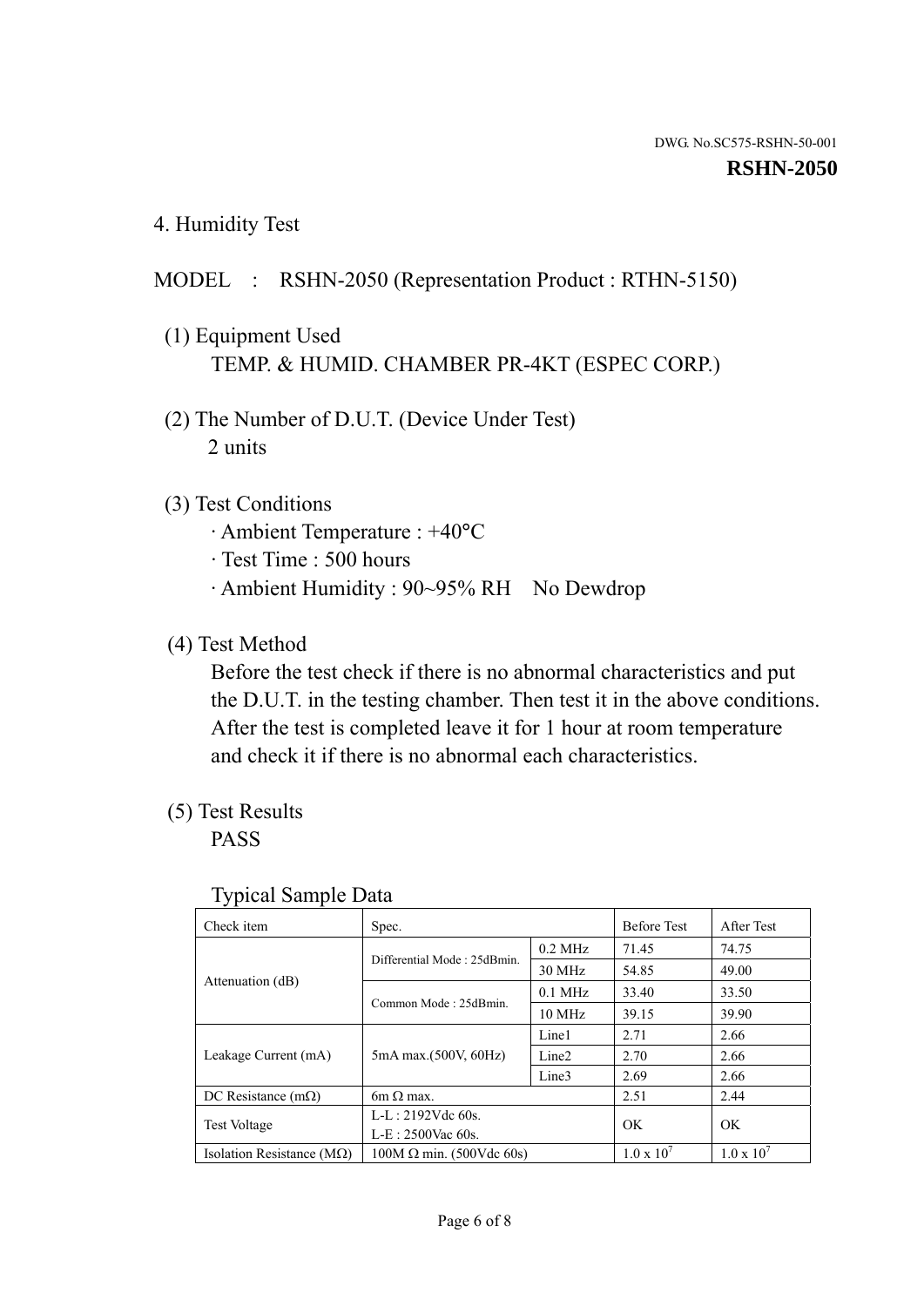5. High Temperature Resistance Test

### MODEL : RSHN-2050 (Representation Product : RTHN-5300)

- (1) Equipment Used TEMPERATURE CHAMBER PHH-300 ( ESPEC CORP.)
- (2) The Number of D.U.T. (Device Under Test) 2 units
- (3) Test Conditions
	- · Ambient Temperature : +50°C
	- · Test Time : 500 hours
	- · Operating : DC 300A
- (4) Test Method

 Before the test check if there is no abnormal characteristics and put the D.U.T. in the testing chamber. Then test it in the above conditions. After the test is completed leave it for 1 hour at room temperature and check it if there is no abnormal each characteristics.

(5) Test Results

PASS

| . .<br>Check item                  | Spec.                           |                   | <b>Before Test</b>  | After Test          |
|------------------------------------|---------------------------------|-------------------|---------------------|---------------------|
|                                    | Differential Mode: 25dBmin.     | $0.2$ MHz         | 75.80               | 78.15               |
|                                    |                                 | 30 MHz            | 34.25               | 38.60               |
| Attenuation (dB)                   | Common Mode: 25dBmin.           | $0.5$ MHz         | 34.15               | 34.40               |
|                                    |                                 | 6 MHz             | 38.60               | 29.55               |
| Leakage Current (mA)               | 5mA max.(500V, 60Hz)            | Line1             | 2.72                | 2.65                |
|                                    |                                 | Line <sub>2</sub> | 2.72                | 2.66                |
|                                    |                                 | Line3             | 2.72                | 2.66                |
| DC Resistance $(m\Omega)$          | $2m \Omega$ max.                |                   | 1.02                | 0.99                |
| <b>Test Voltage</b>                | $L-L: 2192Vdc$ 60s.             |                   | OK                  | OK                  |
|                                    | $L-E: 2500$ Vac 60s.            |                   |                     |                     |
| Isolation Resistance ( $M\Omega$ ) | $100M \Omega$ min. (500Vdc 60s) |                   | $1.0 \times 10^{7}$ | $1.0 \times 10^{7}$ |

#### Typical Sample Data